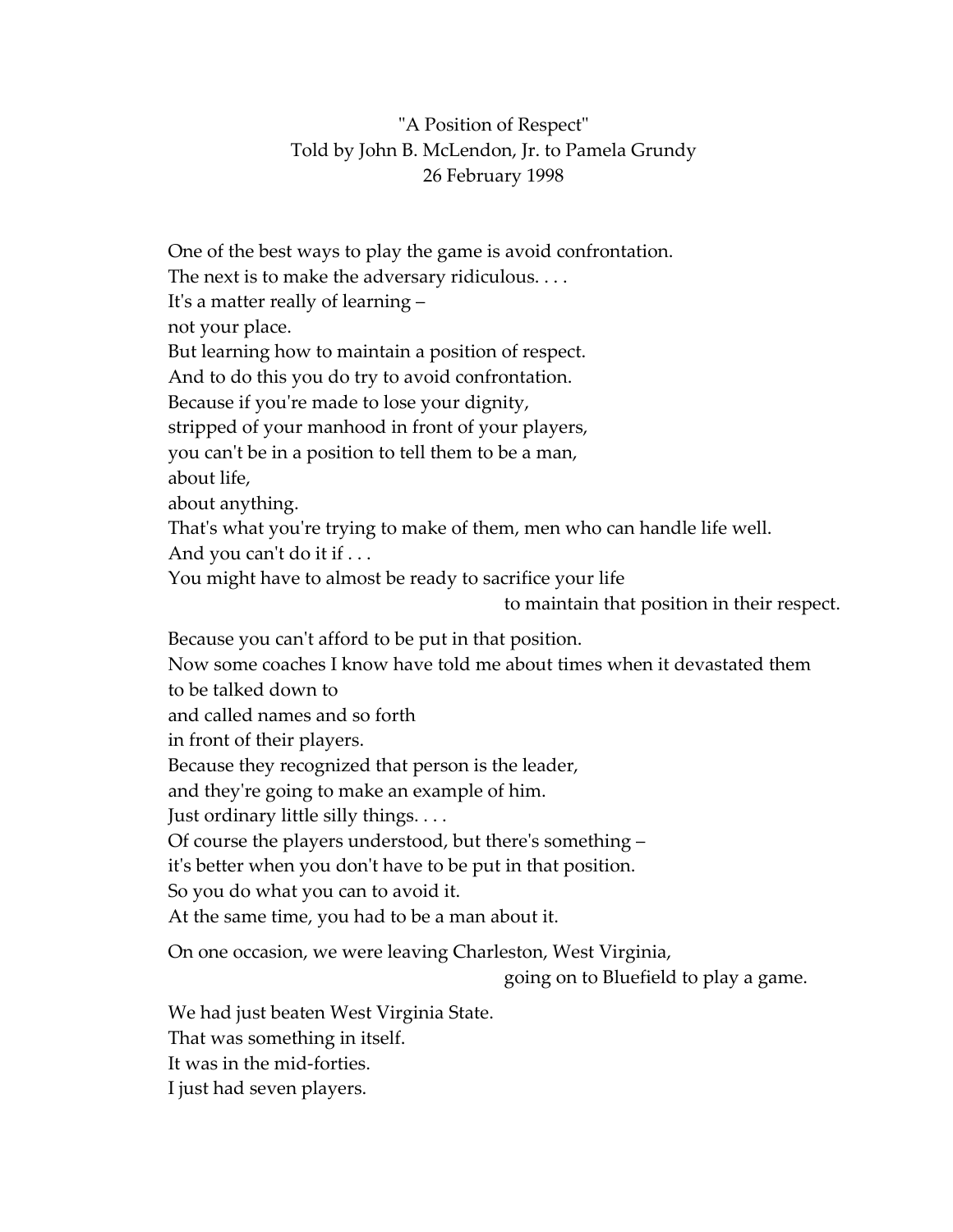So we were on our way to Bluefield, going to play the next night. Got on the bus, and the bus was filled.

One seat vacant.

So that meant we all had to stand up, except this one seat. So I said to the players:

> "Let Henry Thomas" (his nickname was "Big Dog") "Let Big Dog sit there."

He's our center, you see. He needed the rest.

> "He's the one that's really carrying us, so let him sit down and we'll stand up."

"Okay, Big Dog, take the seat. You've got everything – we're just along for the ride." (that's what they kidded him about)

But all the black people on the bus had seated from the rear, to this point.

But this one vacant seat was beside a young white girl who had a little baby in her arms.

And Thomas said to her:

"Is it all right if I sit here?"

And she said:

"I don't mind at all. Have a seat."

Very friendly, really. And he sat down. And we all stood up, hanging onto the bar.

And the bus driver came on the bus, was getting ready to start the bus, and he looked up in the mirror. I can see him now. He looked up in the mirror, and he saw Henry Thomas sitting beside this girl. So he came back.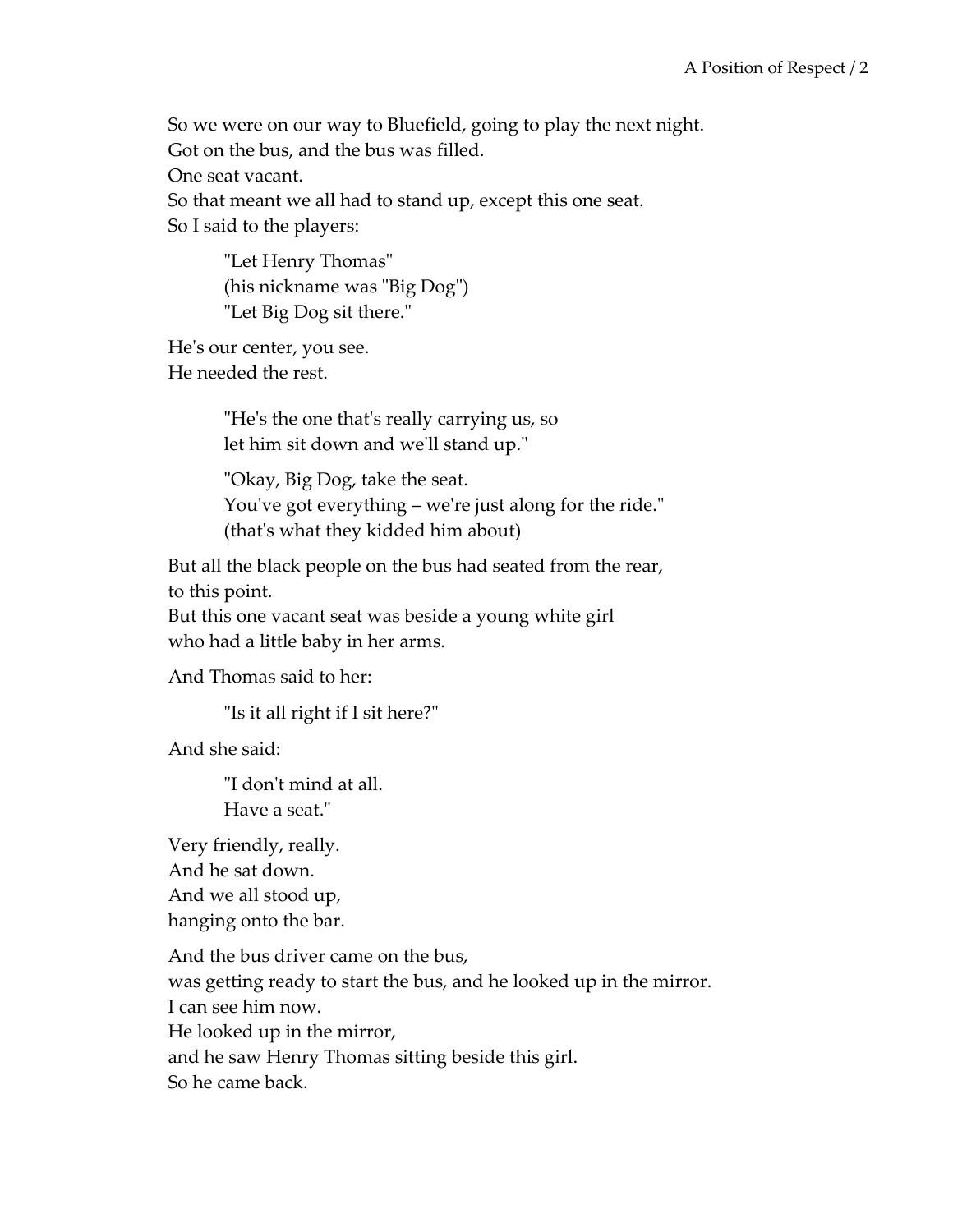And on the way back, I said to the players – they were all lined up, hanging on – I said: "Don't forget, now, I'll do the talking."

So when he came back there, he said:

"You have to get up."

Said to Henry Thomas, said:

"You have to get up."

And Thomas didn't say anything. He just looked at me. So [the driver] looked at me.

He said:

"He has to get up"

He recognized that Thomas was going to leave it up to me.

I said:

"He doesn't have to get up, because he's inside the law. The law says we seat from the back, they seat from the front. It's the last seat on the bus, and he can sit in it if he wants to."

The girl spoke up: (she was a girl)

"I don't mind."

Just like that. That burned the bus driver up. He was about twenty-three or four years old, I guess. And looked the part he was playing.

He said:

"He hasn't got any business sitting there."

I said:

"Well, she doesn't mind, And he's within the law, And I don't know what you're objecting to."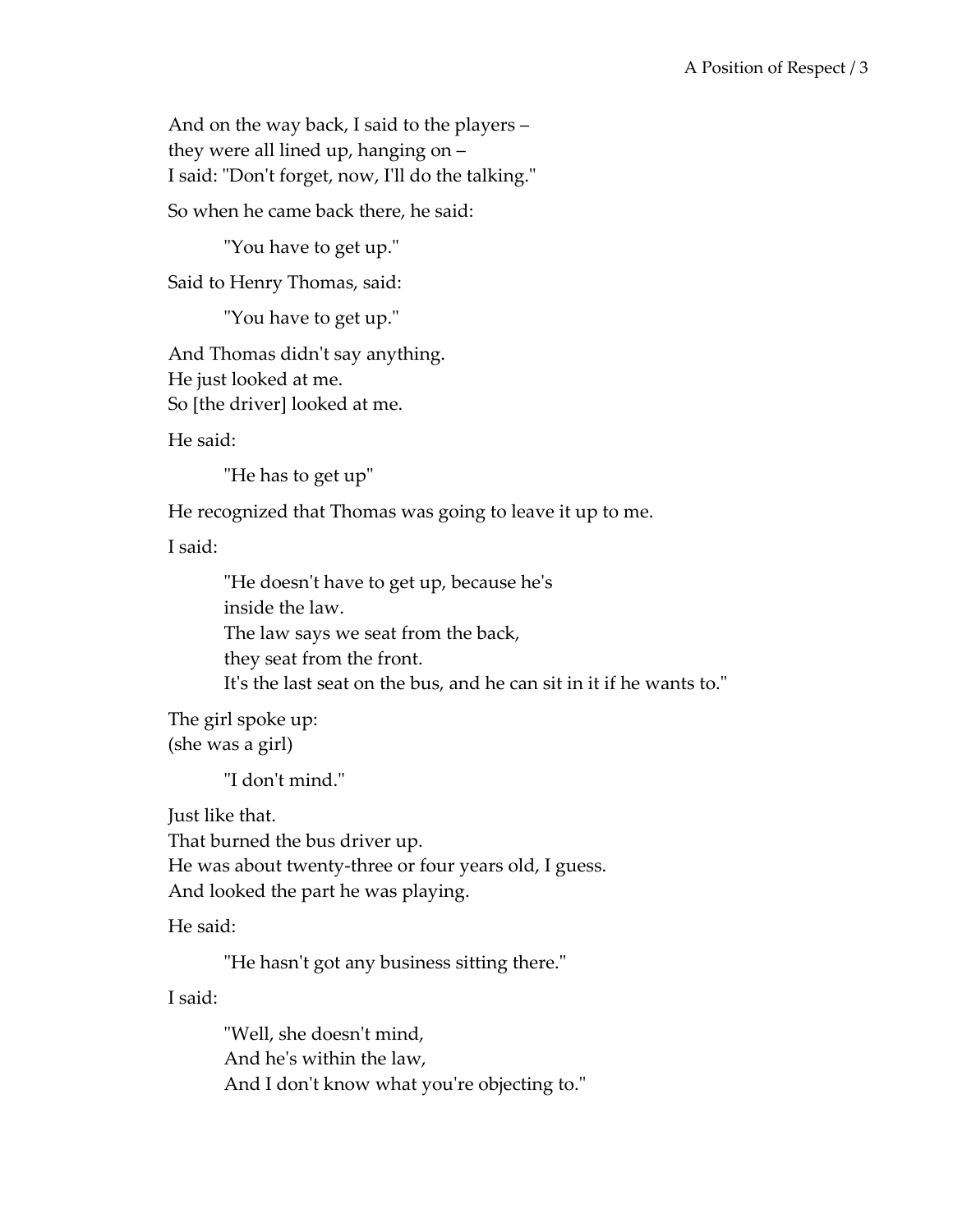Well he looked at me, then he went to the front of the bus and sat down.

He came back again.

He said:

"He has to get up."

I said:

"He doesn't have to get up."

And Thomas was a big guy, too. He was the biggest guy we had. And I didn't want Thomas to start flying. He didn't say a thing. Never said anything, and none of the other players said anything. But then the people on the bus started saying some things.

> "Go sit down and drive the bus." "Come on bus driver, we've got to get where we're going." "Get on, and let's get out of here." "Drive the bus."

So he could see that now everybody on the bus practically was in our favor.

But he got an idea A flash. He started up the bus. Sailed out of the bus station. Got up in the mountains right outside of Charleston, stopped the bus up in the mountains. Got up and came back.

Said:

"He can't sit there. I'm not moving this bus till he gets up."

And so we sat there.

We sat there two or three minutes and people started grumbling.

"What kind of driver are you – what's wrong with you?" "Drive this bus."